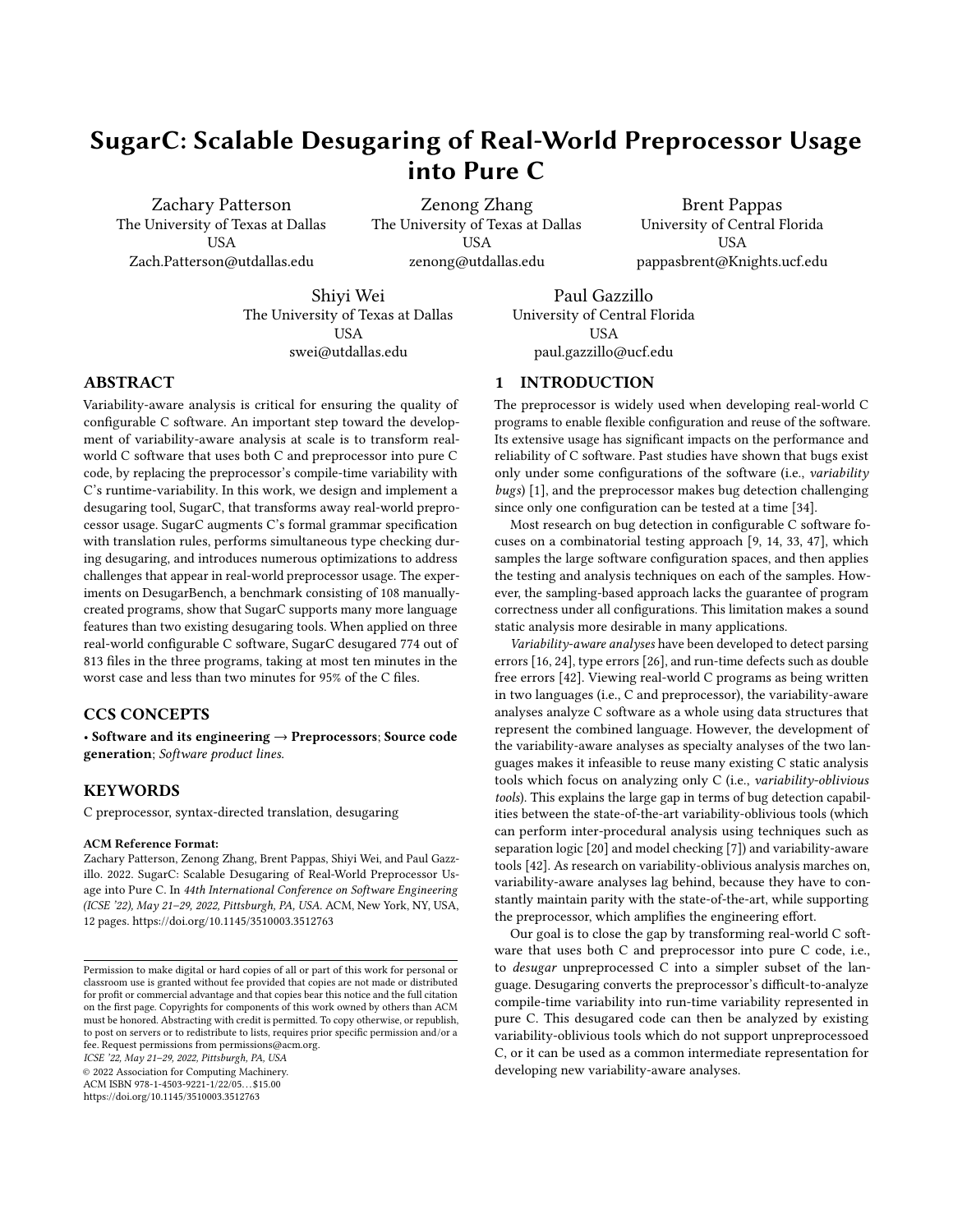The key challenge to our approach is that preprocessor usage often has no direct equivalence in C. The transformation tool needs to account for all interactions of the preprocessor with C usage and scale to all variations of the source code created by these interactions. Moreover, real-world C programs are not ideal, having syntactic and type errors in untested configurations [\[1\]](#page-10-0), an obstacle to correct and complete transformation.

Prior work on the desugaring approach has limited support for real-world C. C RECONFIGURATOR [\[21\]](#page-11-10) is an effort to conduct variability-aware verification by transforming a subset of unpreprocessed C constructs. But it specifies its transformation on an idealized language instead of C; as such its implementation lacks support for many common C constructs including structs and some function definitions. Hercules [\[12,](#page-11-11) [41,](#page-11-12) [43\]](#page-11-13) handles unpreprocessed C by traversing abstract syntax trees (ASTs) produced by the Type-Chef [\[25\]](#page-11-14) variability-aware C parser and type checker. Hercules' transformation is informally described and is also not over the complete C grammar; thus, its implementation has unsound support for C constructs, including structs, functions, and some expressions [\[41\]](#page-11-12). Moreover, it relies on the strict assumption that no type errors are present in any configuration, limiting its capability on real-world C.

In this paper, we introduce a newly designed desugaring transformation and implement it in a new tool called SugarC that is capable of desugaring real-world C programs. Because real-world C is not guaranteed to be type-safe or even syntactically valid in all configurations, our desugarer performs simultaneous type checking and transformation and preserves syntactic and type errors in the desugared output as run-time errors. SugarC is specified as a novel syntax-directed translation of unpreprocessed C to pure C, where we augment C's formal grammar specification with translation rules. This approach combines both the soundness of a formal grammar specification and the realism of using C's actual grammar specification. Using C's own grammar makes our support for C constructs explicit, as well as for those constructs we intentionally omit, such as the now-uncommon K&R-style functions [\[22\]](#page-11-15).

SugarC's translation is defined by annotating each grammar construct's production with a semantic action that specifies the translation of that construct and by associating each construct with a semantic value. We represent semantic values in a data structure, called a multiverse, that has several generic operators, including the product operator. Product simplifies the specification of many transformation rules by encapsulating variation, with some constructs, such as statements, representable as identity transformations over multiverse values. However, naive desugaring of more complex C syntax, such as user-defined types, can cause exponential explosion in the desugared output. To realize SugarC as a practical tool, we employ novel optimizations that improve scalability for constructs such as structs, unions, and enums declarations, which can have multiple variations in real-world C.

To evaluate support for desugaring C constructs, we develop a benchmark we call DesugarBench. It consists of 108 hand-created programs, covering a wide range of constructs drawn from C's grammar specification. We evaluate SugarC as well as C RECONFIGurator and Hercules, to compare support for unpreprocessed C. While no tool supports all constructs, we show that SugarC supports many more constructs, especially the kinds of challenging cases

ICSE '22, May 21–29, 2022, Pittsburgh, PA, USA Zachary Patterson, Zenong Zhang, Brent Pappas, Shiyi Wei, and Paul Gazzillo

<span id="page-1-1"></span>

|                            | 1 const bool __UINT, __CHAR;                                                                                                                                                                                                                                                                                                        |
|----------------------------|-------------------------------------------------------------------------------------------------------------------------------------------------------------------------------------------------------------------------------------------------------------------------------------------------------------------------------------|
|                            | $\mathfrak{D}$                                                                                                                                                                                                                                                                                                                      |
|                            | 3 $int_{-x-1}$ ;                                                                                                                                                                                                                                                                                                                    |
| 1 #ifdef UINT              | 4 $char_{--}x_{-2}$ ;                                                                                                                                                                                                                                                                                                               |
| 2 unsigned int $x$ ;       | 5                                                                                                                                                                                                                                                                                                                                   |
| 3 #endif                   | 6 $if$ (__UINT && ! __CHAR) {                                                                                                                                                                                                                                                                                                       |
| 4 #ifdef CHAR              |                                                                                                                                                                                                                                                                                                                                     |
| 5 char $x$ ;               | 8 }                                                                                                                                                                                                                                                                                                                                 |
| 6 #endif                   | 9 <b>if</b> (!__UINT && __CHAR) {                                                                                                                                                                                                                                                                                                   |
| 7                          | 10 $print(f("%u\n", _x_2);$                                                                                                                                                                                                                                                                                                         |
| 8 printf("%u\n", x);       | $11$ }                                                                                                                                                                                                                                                                                                                              |
|                            | 12 <b>if</b> $((-$ UINT && $(C)$ (                                                                                                                                                                                                                                                                                                  |
|                            | $($ $\lbrack$ $\lbrack$ $\lbrack$ $\lbrack$ $\lbrack$ $\lbrack$ $\lbrack$ $\lbrack$ $\lbrack$ $\lbrack$ $\lbrack$ $\lbrack$ $\lbrack$ $\lbrack$ $\lbrack$ $\lbrack$ $\lbrack$ $\lbrack$ $\lbrack$ $\lbrack$ $\lbrack$ $\lbrack$ $\lbrack$ $\lbrack$ $\lbrack$ $\lbrack$ $\lbrack$ $\lbrack$ $\lbrack$ $\lbrack$ $\lbrack$<br>$13 -$ |
| (a) Unpreprocessed C code. | $14$ __type_error();                                                                                                                                                                                                                                                                                                                |
|                            | $15 \quad \}$                                                                                                                                                                                                                                                                                                                       |
|                            |                                                                                                                                                                                                                                                                                                                                     |

(b) Desugared code.

#### Figure 1: An example of desugaring unpreprocessed C code.

found in real-world C. In addition, we perform an empirical evaluation of SugarC's scalability to desugar three real-world configurable programs (axTLS, Toybox, and BusyBox). SugarC desugared 774 out of 813 files in the three programs, taking at most ten minutes in the worst case and less than two minutes for 95% of the C files. This paper makes the following contributions:

- The design and specification of a syntax-directed translation that simultaneously type checks and desugars unpreprocessed C. (Section [2\)](#page-1-0)
- The realization of our desugarer in a new tool called SugarC that incorporates optimizations for scaling to real-world usage of C constructs. (Section [3\)](#page-4-0)
- A new benchmark suite, DesugarBench, that measures support for desugaring unpreprocessed C. (Section [4\)](#page-7-0)
- An evaluation that compares SugarC with prior work on DesugarBench, and on three real-world C programs that demonstrates the scalability of SugarC. (Section [5\)](#page-7-1)

Significance. Some of the most critical software infrastructures are implemented as highly-configurable C programs, and this configurability increases the challenges of maintaining software quality while also rendering traditional bug detection and testing infeasible. SugarC is an important step in developing automated analyses that are capable of scaling variability-aware analyses to large, real-world programs. It creates the foundation for both leveraging existing variability-oblivious analysis tools and accelerating the development of new variability-aware analyses to increase the reliability and security of our software infrastructures.

We have made our SugarC specification and implementation, DesugarBench, and all experimental data available [\[36\]](#page-11-16).

#### <span id="page-1-0"></span>2 DESIGN OF SUGARC

The preprocessor adds several constructs to C: macro definition (**#define**) and expansion, header inclusion (**#include**), and conditional compilation (**#ifdef**). These constructs have subtle semantics when combined with C. For instance, making multiple declarations of the same symbol is not possible in C, but is legal in unpreprocessed C. Figure [1a](#page-1-1) has two declarations of x (lines 2 and 5). Since these declarations are guarded by preprocessor conditionals, this program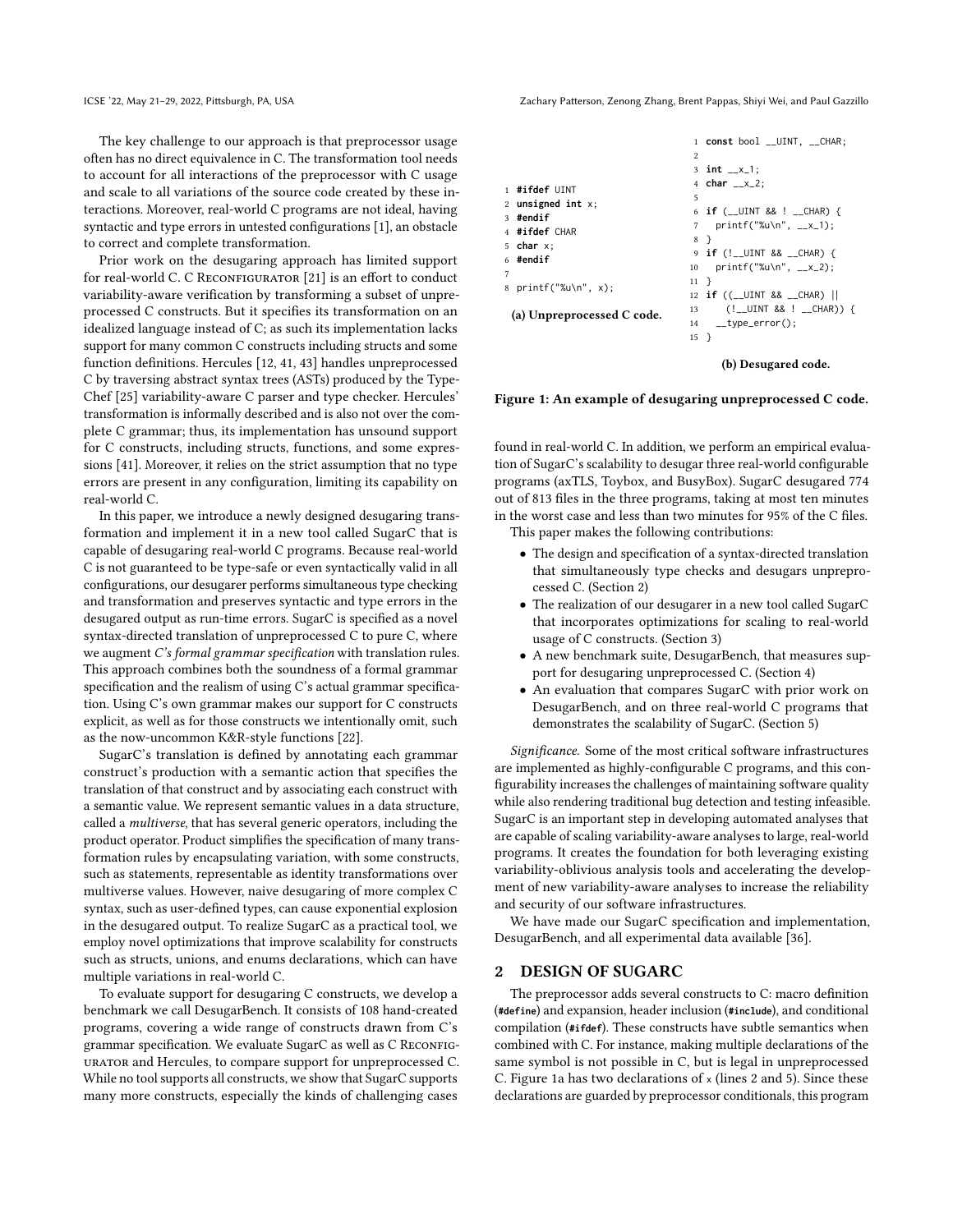is legal as long as only one of the macros UNIT or CHAR is defined. Otherwise, there will be a type error, either an undeclared symbol error on line 8 (if neither macro is defined) or redeclaration error (if both macros are defined).

Figure [1b](#page-1-1) shows the desugared code. In general, SugarC represents C constructs affected by the preprocessor's compile-time behavior as equivalent run-time C behavior. Configuration macros (such as UNIT and CHAR) are represented as **const** bool C variables (line 1), and preprocessor conditionals are desugared depending on their context. The multiple declarations of x in the unpreprocessed code cannot be within C conditionals because of C's scoping rules and because there is no C syntax for conditionals outside of function bodies. Instead, we desugar these declarations of the same symbol as single declarations of different symbols, \_\_x\_1 and \_\_x\_2 (lines 3 and 4). Then the use of the original symbol  $\times$  is multiplexed into all of its possible variations, guarded by C conditionals (lines 6–15). Note that our desugarer also represents compile-time errors at runtime, via calls to a \_\_parse\_error or \_\_type\_error function that only applies to the errant set of configurations, ensuring all variations of the unpreprocessed source are preserved (line 14).

We specify the desugaring as a syntax-directed translation of the unpreprocessed source to pure C. Syntax-directed translation is a classic transformation technique that works by augmenting a formal grammar with rules guiding the translation [\[2\]](#page-10-3). The translation is defined by (1) annotating each grammar construct's production with a semantic action governing the translation of the construct and (2) associating a semantic value that holds the result of the translation of that construct. In our case, each C construct's semantic action produces a pure C version of all variations of the unpreprocessed construct, storing the pure C code as a semantic value. This approach allows us to use a formal grammar specification to model the effects of the preprocessor, while still following the actual grammar of C. Our syntax-directed translation is specified as a bison grammar [\[17\]](#page-11-17) with semantic actions. These semantic actions are read by the underlying parsing framework (we use SuperC [\[16\]](#page-11-5) in our implementation) to generate a parser that dispatches control to the semantic actions after parsing each construct.

SugarC also performs simultaneous type checking during the transformation to preserve type and syntactic errors in the desugared output as run-time errors. Doing this is important for handling real-world code, because unpreprocessed source code is not guaranteed to be type-safe in all configurations. By type checking during desugaring, SugarC is able to weaken the assumption of type correctness for all configurations that prior works (Hercules and C RECONFIGURATOR) rely on, while still desugaring the type-safe variations of the unpreprocessed source. Preserving these errors in the desugared output ensures that type-unsafe configurations are not silently transformed into valid variations of the source code.

#### 2.1 Representing Semantic Values

To record all variations of a desugared construct, we use a multiverse object for semantic values. Similar to prior work on variational data structures [\[44\]](#page-11-18), choice calculus [\[11\]](#page-10-4), and Makefile static analysis [\[15\]](#page-11-19), SugarC's multiverse holds a set of values, each tagged with a *presence condition*, i.e., a logical expression that represents the configurations in which the value appears.

We define a multiverse  $M$  as a set of  $n$  pairs of a source code construct  $s$  and presence condition  $p$ .

$$
M = \{ (s_1, p_1), (s_2, p_2), ..., (s_n, p_n) \}
$$

 $M$  is always a finite set, because there are a finite number of possible variations of unpreprocessed source code due to preprocessor conditionals. For example, the multiverse for all variations of the variable usage of x in Figure [1a](#page-1-1) on line 8 would be:

$$
{\underbrace{({}_{x_1}, \ldots, {}_{x_n}, \ldots, {}_{n_n})}_{\text{((}_{x_2}, \ldots, {}_{x_n})\subset \text{HAR}\,\wedge\; \ldots\subset \text{HAR})}}},
$$

To ensure all possible variations of each construct are captured, SugarC maintains two invariants of the presence conditions in the multiverse. First, the presence conditions must be disjoint, i.e., each pair of presence conditions should be mutually exclusive. This reflects the determinism of the preprocessor: one configuration yields one variation of the source code. Second, the presence conditions must be covering, i.e., the union of the presence conditions is logical True. This ensures that the transformation will record all variations of the input source code. The above multiverse satisfies these two invariants because a type error is present if \_\_UINT and \_\_CHAR are both defined or undefined, and a variation of x is present when only one of the macros is defined; the presence conditions are disjoint and cover all four interactions between the two conditions.

We define several generic operations on multiverses to ease the specification of transformation rules. The *product* operator lifts any binary operator, such as string concatenation, to multiverse operator by taking the cartesian product of all elements in the multiverse. For instance, as part of the transformation for the declarations on lines 2 and 5 in Figure [1a,](#page-1-1) the semantic action needs to concatenate the resulting desugarered declarations that are emitted on lines 3–4 in Figure [1b.](#page-1-1) Since there are two variations each, there are four possible variations of their concatenation.

The product of two multiverses  $A$  and  $B$  over a scalar operator  $\circ$ is defined as follows:

$$
A \times^{\circ} B = \{ (a \circ b, p \land q) \mid \forall (a, p) \in A, \forall (b, q) \in B \}
$$

This formal definition can be found in [\[15\]](#page-11-19) in the context of Makefile analysis, albeit it was only implemented for string concatenation in that context. SugarC, however, embodies the generic version of this operator, automatically lifting string concatenation, list concatenation, declarator construct composition (used when collecting declarations), among other operators. The product operator allows for many semantic actions to be specified as a straightforward identity transform, with the multiverse encapsulating correct handling of multiple variations (see Section [2.3\)](#page-3-0).

In addition, we define new operators including scalar product, which allows for one operand to be a scalar value instead of a multiverse; filter for trimming elements that have infeasible presence conditions; deduplicate for unioning elements with identical values; and transfom, a unary operator, which is effectively a map.

#### <span id="page-2-0"></span>2.2 Representing the Symbol Table

SugarC maintains a symbol table for all variations for two reasons. First, it stores the renamings of identifiers, since multiple declarations of the same symbol may legally occur in unpreprocessed C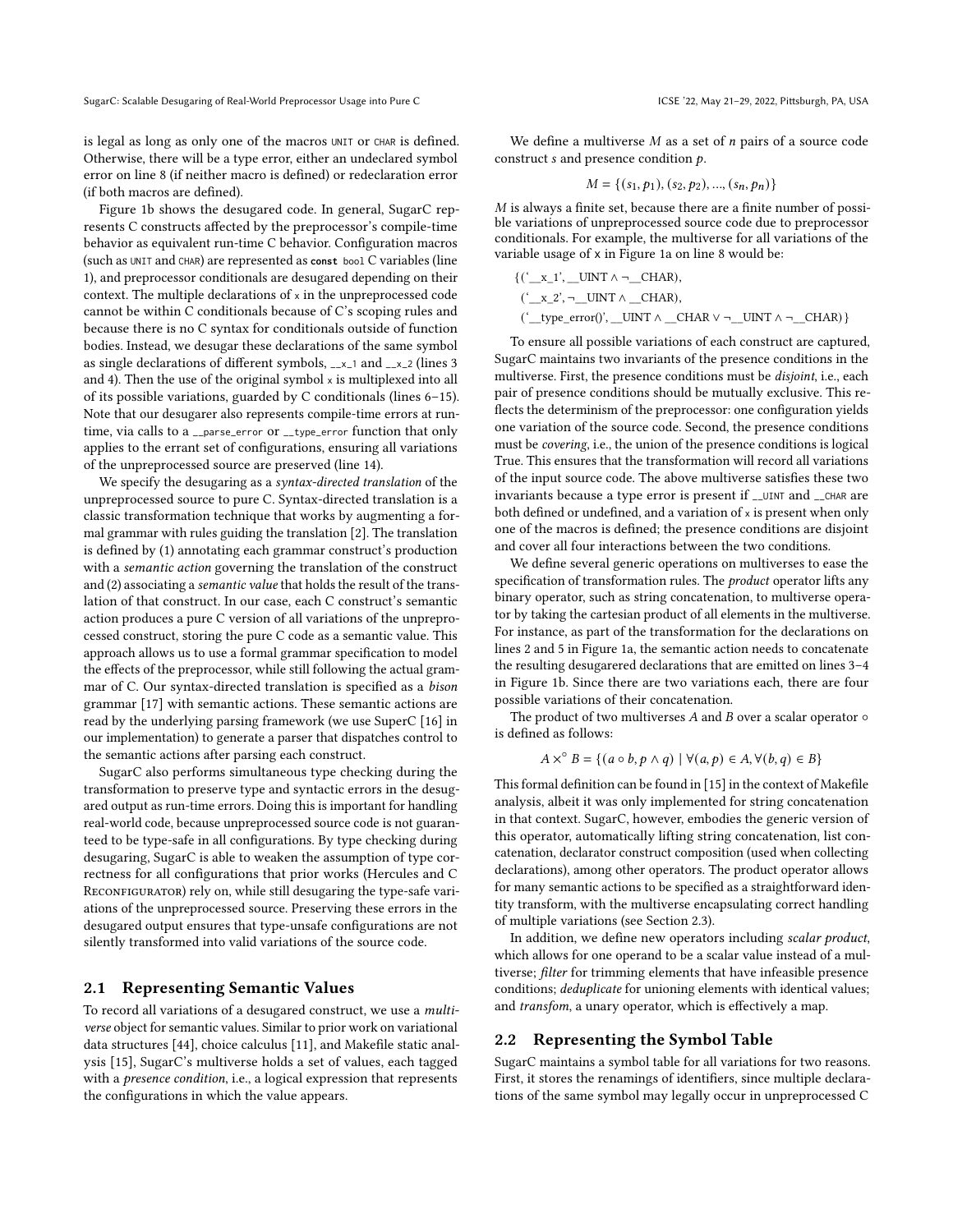code. Second, it stores type information so that the desugarer can also perform type checking. While configuration-aware symbol tables [\[13\]](#page-11-20) and type checking [\[24\]](#page-11-6) have been addressed in prior work, SugarC is the first to perform type checking and desugaring simultaneously, which addresses the challenge of handling real-world code that has no guarantee of type safety in all configurations.

Since we need to preserve all variations of the unpreprocessed source, we resolve this by generating a unique renaming for each variation of the symbol. This enables SugarC to choose the right renaming for the symbol wherever it is used. In the case of multiple possible renamings, SugarC generates a C conditional to ensure each variation of the identifier use is preserved (lines 6-11 in Figure [1b\)](#page-1-1).

We define symbol table  $S$  as a structure that maps  $m$  identifiers  $v_i$  (from the unpreprocessed source code) to a multiverse of pairs of type  $\tau_i^{v_i}$  and renaming  $r_i^{v_i}$  for each identifier.

$$
S = \{v_1 \mapsto ((\tau_1^{v_1}, r_1^{v_1}), p_1), ((\tau_2^{v_1}, r_2^{v_1}), p_2), \ldots),
$$
  
\n
$$
v_2 \mapsto ((\tau_1^{v_2}, r_1^{v_2}), p_1), ((\tau_2^{v_2}, r_2^{v_2}), p_2), \ldots),
$$
  
\n...  
\n
$$
v_m \mapsto ((\tau_1^{v_m}, r_1^{v_m}), p_1), ((\tau_2^{v_m}, r_2^{v_m}), p_2), \ldots)\}
$$

A typical type checker will use the lack of an entry in the symbol table to determine whether a symbol has not yet been declared, e.g., to prevent multiple declarations, and use-before-declaration. Our configuration-aware symbol table, however, may have an entry in some configurations while the symbol has not been declared in others. To account for this, we add special type entries to each symbol's multiverse, called undeclared and error. With these entries, the symbol table captures in which configurations the symbol is defined or has a type error. This ensures that each symbol's associated multiverse of definitions meets the covering invariant.

#### <span id="page-3-0"></span>2.3 Semantic Actions for Desugaring

We use pseudo-code to show the semantic actions. An action's function is named after the grammar construct, e.g., WhileLoop or Declaration, while its parameters are the components of the grammar rule. For instance, a WhileLoop construct has the following context-free grammar rule:

WhileLoop  $\rightarrow$  'while' Expression Statement

Its semantic action function thus has the following pseudo-code signature:

#### WhileLoop(Expression, Statement)

Semantic actions in our implementation have access to global parsing state. In particular, this includes the symbol table for the current scope, which is called symtab in the semantic actions below.

We now highlight a few illustrative semantic actions from a variety of constructs. The complete grammar with all semantic actions can be found in the anonymized, released artifact.

2.3.1 Statements. Desugaring statements in the unpreprocessed C language involves no more than taking the cross-product of all variations of the components of statements. This is possible because transforming a multiverse of statements only requires surrounding each multiverse element with a C conditional.

ICSE '22, May 21–29, 2022, Pittsburgh, PA, USA Zachary Patterson, Zenong Zhang, Brent Pappas, Shiyi Wei, and Paul Gazzillo

<span id="page-3-1"></span>

| Algorithm 1 The semantic action for transforming while loops. |  |  |  |  |  |
|---------------------------------------------------------------|--|--|--|--|--|
|                                                               |  |  |  |  |  |

| <b>Input:</b> Multiverse values for the Expression and Statement.                              |  |  |  |  |  |  |  |
|------------------------------------------------------------------------------------------------|--|--|--|--|--|--|--|
| <b>Output:</b> A desugared while loop as a multiverse.                                         |  |  |  |  |  |  |  |
| 1: function WHILELOOP(Expression, Statement)                                                   |  |  |  |  |  |  |  |
| <b>return</b> ('while' $\times$ <sup>+</sup> Expression) $\times$ <sup>+</sup> Statement<br>2: |  |  |  |  |  |  |  |

Algorithm [1](#page-3-1) shows the semantic action for while loops. Line 1 defines the semantic action function WhileLoop which takes Expression, a multiverse of conditional expressions, and Statement, a multiverse of C statements. Line 2 is the cross-product of all component symbols of the WhileLoop construct, including the 'while' keyword and semi-colon. The  $\times^+$  product operator lifts the string concatenation scalar operation to all pairs of multiverse elements, updating the presence conditions accordingly. Note that scalar semantic values such as 'while' are not multiverses and we use a special scalar product operator to take the product of a scalar and multiverse.

The representation and preservation of all variations of the source program is encapsulated by the multiverse, enabling a straightforward definition of the translation rule. For instance, if the Expression construct has two variations due to a preprocessor conditional, while all other constructs have only one variation. The repeated applications of the product operator will yield two complete variations of the entire WhileLoop which are stored as a single multiverse object.

The desugaring of compound statements can be expressed similarly using a lifted concatenation. In practice, this can yield an exponential explosion of variations. This explosion can be avoided by simply swapping out the semantic value of the compound statement. Instead of using a string, our specification using a list of strings and lifts list concatenation instead of string concenation. This allows for the translation rule to remain simple, while improving performance in practice.

2.3.2 Declarations. Handling declarations is more complicated than statements, because (1) preprocessor conditionals around declarations are not equivalent to C conditionals due to scoping rules, (2) multiple declarations of the same symbol are prohibited, and (3) there is no language support for conditionals outside of function bodies. Instead, SugarC produces one, unconditional declaration for each variation, but renames the symbol. In order to ensure the renaming is applied to all uses of the symbol, the symbol table records all variations of the symbol simultaneously.

Algorithm [2](#page-4-1) shows the semantic action for declarations. C declarations contain a type specifier, which can be primitive types, structs, unions, etc., and a declarator, which can both give the symbol its name as well as declare compound types such as functions and pointers. The semantic action takes a multiverse of values for the type specifier and declarator. Line 2 first combines the two multiverses into all possible pairs of type specifiers and declarators by lifting an operator that creates a pair of two elements, i.e.,

$$
A \times^{\text{pair}} B = \{ ((a, b), p \land q) \mid \forall (a, p) \in A, \forall (b, q) \in B \}
$$

Lines 3 and 4 update the configuration-aware symbol table with each declaration. Conceptually, the update operation replaces the prior multiverse entry for the given  $(\text{name}_i, \tau_i)$  pair. This update needs to account for both redeclaration errors and also ensure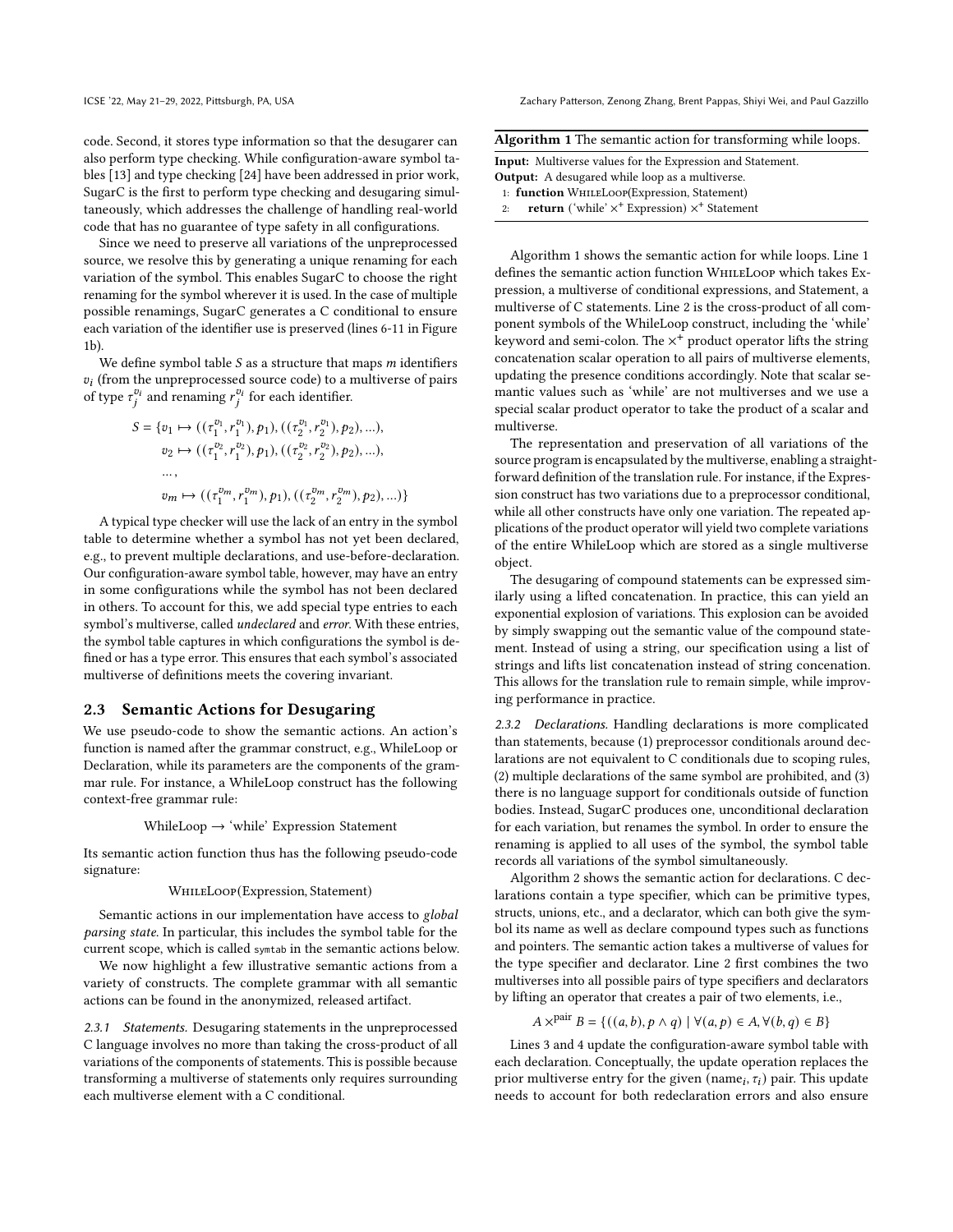#### <span id="page-4-1"></span>Algorithm 2 The semantic action for transforming declarations.

|    | <b>Input:</b> Multiverse values for the TypeSpec and Declarator.                             |
|----|----------------------------------------------------------------------------------------------|
|    | <b>Output:</b> Desugared declarations, <i>i.e.</i> , multiverse of declaration renamings.    |
|    | 1: <b>function</b> DECLARATION(TypeSpec, Declarator)                                         |
| 2: | $D = \text{TypeSpec } \times^{\text{pair}} \text{Declarator}$                                |
| 3: | for each ((name <sub>i</sub> , $\tau_i$ ), $p_i$ ) $\in$ D do                                |
| 4: | symtab $[\text{name}_i] \leftarrow \text{UPDATE}(\text{symbol}[\text{name}_i], \tau_i, p_i)$ |

- 5:  $A = \text{RENAME}(\text{symbol}, \text{TypeSpec})$
- 6:  $B = \text{RENAME}(\text{symbol}, \text{Declarator})$
- 7: return  $A \times^+ B \times^+$ ;

that each declaration only affects the configuration defined by the presence condition  $p_i$ . The function ensures this by conjoining the presence condition  $p_i$  of the new declaration with that of the old,  $p_{old}$ . The Update function is defined as follows:

$$
UPDATE(M, \tau_i, p_i) =
$$

 $\vert \ \ \vert$  $(\tau_{old}, \rho_{old}) \in M$  $\sqrt{\frac{1}{2}}$  $\begin{array}{c} \hline \end{array}$ J. {(error,  $p_{\text{old}}$ )} if  $\tau_{\text{old}}$  = error  $\{(\tau_i, p_{old} \wedge p_i),$ (undeclared,  $p_{old} \land \neg pi$ )} if  $\tau_{old}$  = undeclared {(error,  $p_{old} \wedge p_i$ ),  $(\tau_{old}, p_{old} \wedge \neg p_i)$  if otherwise

There are three cases to consider when updating a symbol table entry: (1) If the previous entry was a type error, then the entry remains a type error. (2) If the entry was undeclared, then the entry is replaced with the newly-given type. Since there may still be some configurations left undeclared, the undeclared entry remains under the configurations where the new entry does not overlap, i.e.,  $p_{old}$  ∧ ¬ $p_i$ . (3) If the entry was already declared, the entry becomes an error in the configurations that overlap between the old and new declarations. For non-overlapping configurations, the entry remains the same. C's type checker has subtle rules for redeclaration not reflected in this pseudo-code but are present in our implementation: redeclarations are prohibited in the function-local scopes but are permitted in the global scope as long as the types are identical (which C allows to support having separate function definitions from function declarations in headers).

Once the symbol table is updated for all variations of the declaration, the action produces the desugared version of each variation (lines 5-7). Our actual implementation creates a new identifier for each new variation of a symbol's declaration and stores it alongside the type in the symbol table. We abbreviate the symbol table here for brevity, and instead use Rename in place of the process of looking up the renamings in the table.

The TypeSpecifier also needs renaming because of user-specified type names. Declaration syntax in C is complicated, supporting not only variable declarations, but also additional specifier syntax for structures, unions, and enums, user-defined types (**typedef**), separate declarator syntax specifying compound types (functions, pointers, and arrays), lists of declarators in one declaration, differences between locally- and globally-scoped symbols, and more. User-defined structures and types have consequences for the scalability of desugaring, and we leave a discussion of our optimized handling of these in Section [3.1.](#page-4-2)

2.3.3 Expressions. Like statements, expression translations are also specified with an identity transform. For instance, a binary C expressions take the cross-product of each element of the multiverses from the left and right expressions, i.e., Left  $\times^\mathrm{op}$  Right. Unlike statements, however, expressions have type. In order to perform type-checking and desugaring simultaneously, the semantic value of an expression is a multiverse of pairs  $(s, \tau)$  to hold both the desugared expression s and its type  $\tau$ . The product  $\times^{op}$  lifts the C construct's operator itself, both concenating the desugared expression and checking type compatibility, i.e.,  $A \times^{op} B =$ 

 $\{((a+op+b, \tau_{op}(\tau_a, \tau_b)), p \wedge q) \mid \forall ((a, \tau_a), p) \in A, \forall ((b, \tau_b), q) \in B\}$ 

This desugaring operation is particularly subtle, because the operator is used both as a string value for producing a source translation  $a + op + b$  and as a function type  $\tau_{op}(\tau_a, \tau_b)$ . Essentially, this product operation takes each combination of variations of the left side and the right side, then for each combination produces both the desugared string translation and the result of checking the type compatibility of the operands for the operator. Observe that this formulation gracefully handles type errors, since the error type is carried along just for the type-unsafe configurations until it can be replaced at the statement-level with a \_\_type\_error() call.

#### <span id="page-4-0"></span>3 REALIZING SUGARC IN PRACTICE

Using cross products from the ground up and killing parsing error branches would create a correct output. But this approach would lead to incredibly large desugared source files. To reduce the resulting size of the transformation and create output that is amenable to static analysis, we perform several novel optimizations that make desugaring feasible with real-world code. These optimizations involve the user-defined types created by structs, unions, and enums as well as our design choices for error representation.

#### <span id="page-4-2"></span>3.1 Handling Struct, Union, and Enum

C allows for user-defined types in the forms of struct, union, and enum (SUE) constructs. The preprocessor usage inside and outside of SUE definitions cause complex interactions which have not been properly addressed by past works, as they either ignore SUE constructs or transform them with the naive combinatorial approach. But using the strategy of taking a cross-product of all possible struct definitions creates a large explosion of desugared variations, since real-world structs commonly use configurable data types as well as have structs as field members that may themselves have multiple definitions. As an optimization, we represent the fields from all variations of an input struct using a single combined SUE specifier when possible. In Figure [2a,](#page-5-0) the preprocessor usage in lines 1-5 defines two possible types of thisSize. Using thisSize to declare the field  $f$  in struct x, the type of  $f$  depends on the value of the preprocessor condition WORDSIZE. Figure [2b](#page-5-0) shows the result of applying SugarC on the code. Because each struct stores its fields in the symbol table presented in Section [2.2,](#page-2-0) getting a member for f would only return mutually exclusive conditions for each possible definition. This can be seen in Figure [2b](#page-5-0) where data.f expands into an if statement representing the presence conditions associated with f\_4 and f\_5 respectively.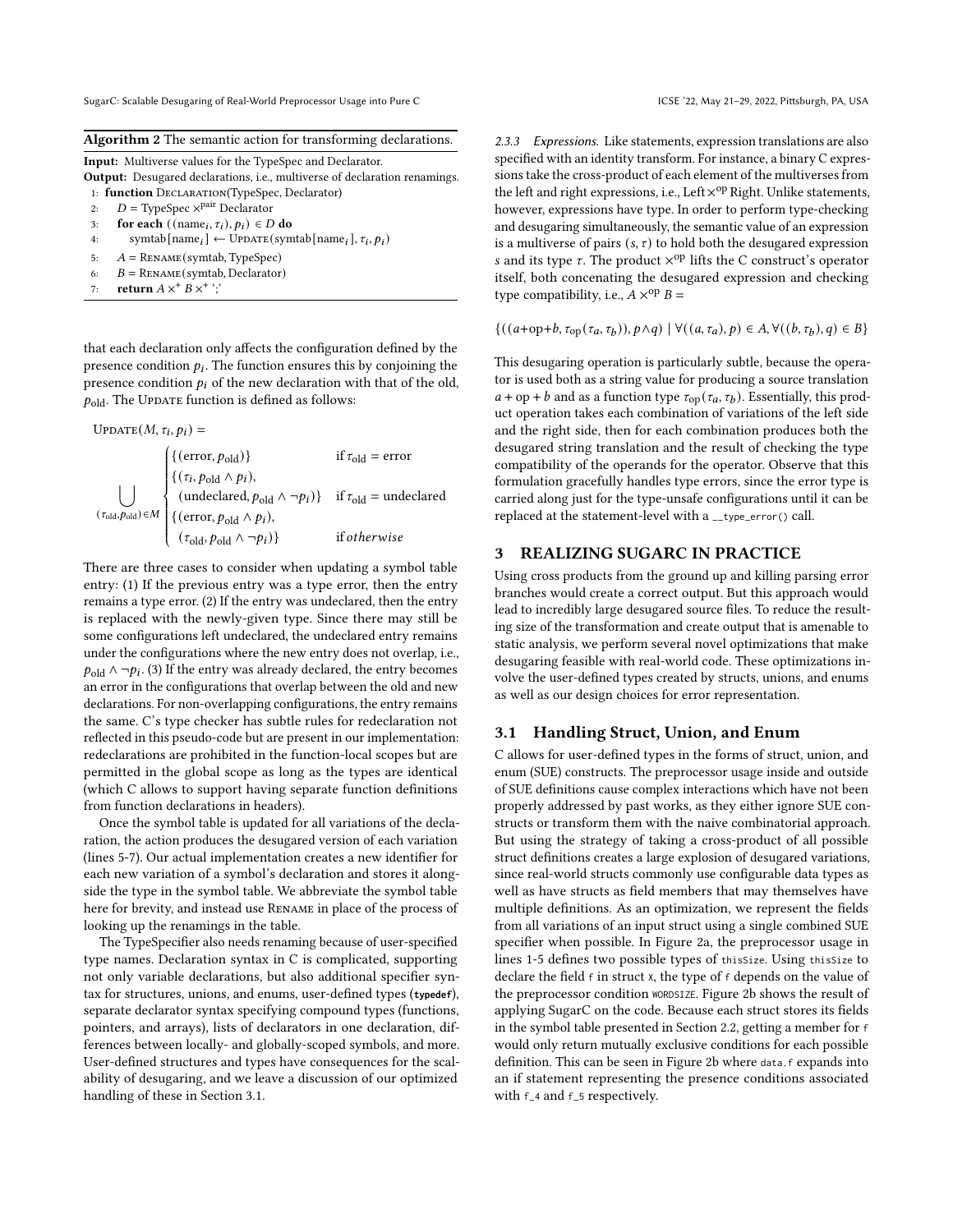<span id="page-5-0"></span>

|        | $1$ #if WORDSIZE == 32         |                | 1 typedef long int thisSize_1;      |
|--------|--------------------------------|----------------|-------------------------------------|
|        | 2 typedef long int thisSize;   |                | 2 typedef int thisSize_2;           |
|        | 3 #else                        |                | 3 struct $X_3$ {                    |
|        | 4 typedef int thisSize;        | $\overline{4}$ | thisSize_1 f_4;                     |
|        | 5 #endif                       |                | thisSize_2 f_5;<br>$5^{\circ}$      |
|        | 6 struct $X \{$                |                | $6$ };                              |
|        | 7 thisSize f;                  |                | 7 <b>void</b> foo $4()$ {           |
|        | $8$ };                         | 8              | struct $X_3$ data_5;                |
|        | 9 void foo $() \{$             | 9              | $if$ (WORDSIZE == 32)               |
|        | struct X data;                 | 10             | $data_5.f_4 = 3$ ;                  |
|        | 11 $data.f = 3;$               | 11 \           | <b>if</b> $(!$ (! (WORDSIZE == 32)) |
| $12$ } |                                | 12             | $data_5.f_5 = 3$ ;                  |
|        |                                | $13$ }         |                                     |
|        | (a) Struct with a configurable |                |                                     |
|        | field.                         |                | (b) Desugared code.                 |

Figure 2: Desugaring struct with a configurable field.

Multiple conditional SUE definitions and forward references. However, it is not always possible to use one object to represent every SUE definition. For instance, a flexible array is an array with no defined size value, but upon memory allocation through malloc, the array can use any number of elements as any extra memory is attributed to the size of that array. Due to this unique property, a flexible array must be the last element of a struct, and each struct may only have one flexible array. This specific instance can be seen in Toybox as structs used for status messages, as shown in Figure [3a.](#page-5-1) If we were to desugar this in the same manner that we handled the code in Figure [2a,](#page-5-0) then the result would violate the one flexible array per struct rule. So as Figure [3b](#page-5-1) demonstrates, we are forced to split struct optval\_status into two separate structs.

This makes forward references to SUE objects challenging since now the declaration could refer to any of the definitions. In addition, they are also forcibly pointers, since otherwise their size cannot be determined. As we continue parsing the code, we post-hoc add the SUE definitions to the union, and print it at the top of the scope, but below the moved up SUE definitions as displayed in Figure [3b.](#page-5-1)

Anonymous Objects. It is common for real-world SUE objects to contain unnamed SUE objects as fields, or for variables to be defined with a struct or union without naming the structure. We give every anonymous object a name, which is "anonymous\_#" and additionally a renaming "anonymous\_#\_#". This is so that later symbol table accesses can find the specific renamings that may be linked to an anonymous object without running into renamings from a different anonymous object. Since anonymous nested SUE objects can have their fields referenced by their parent, we print an additional field access when encountered, which is necessary since the inner object may have to be split into multiple objects. The types associated with the variables themselves become important as we get into sizeof and typeof operations.

Sizeof. Sizeof becomes problematic with our method of combining SUE object fields, as the size of the transformed SUE object no longer represents the size of what any given configuration may have. In Figure [4a,](#page-6-0) fields of struct Y are conditionally defined. Specifically, if A is defined, then Y contains an **int** field b; if A is not defined, the field b is a **short**. As discussed above, this struct is transformed into lines 6-11 in Figure [4b](#page-6-0) by representing all fields in one object. If

ICSE '22, May 21–29, 2022, Pittsburgh, PA, USA Zachary Patterson, Zenong Zhang, Brent Pappas, Shiyi Wei, and Paul Gazzillo

<span id="page-5-1"></span>

|                                  |                | 1 typedef long int thisSize_1;          |
|----------------------------------|----------------|-----------------------------------------|
|                                  |                | 2 typedef int thisSize_2;               |
|                                  |                | 3 struct optval_status _5{              |
|                                  | $\overline{4}$ | $unsigned int status_3;$                |
|                                  | 5              | thisSize_1 message_4[];                 |
|                                  |                | 6 };                                    |
| $1$ #if WORDSIZE == 32           |                | 7 struct optval_status _7{              |
| 2 typedef long int thisSize;     | 8              | $unsigned int status_3;$                |
| 3 #else                          | 9              | thisSize_2 message_6[];                 |
| 4 <b>typedef int</b> thisSize;   |                | $10$ };                                 |
| 5 #endif                         |                | 11 struct                               |
| 6 struct optval_status *status;  |                | __forward_tag_reference_8               |
| 7 struct optval_status {         |                | ſ                                       |
| unsigned int status;<br>8        | 12             | union $\{$                              |
| thisSize message[];<br>9         | 13             | struct optval_status_5                  |
| 0 };                             |                | optval_status_5;                        |
|                                  | 14             | struct optval_status_7                  |
| (a) Struct with a flexible array |                | optval_status_7;                        |
|                                  | 15             | }:                                      |
|                                  | 16             | $\}$ ;                                  |
|                                  | 17             | struct                                  |
|                                  |                | __forward_tag_reference_8<br>*status_9; |
|                                  |                |                                         |

 $10$ 

(b) Desugared code.

Figure 3: A simplified excerpt from Toybox where flexible arrays requires the transformation to separate the structs.

no special treatment is given to the **sizeof**, **sizeof**(**struct** X\_4)-**sizeof** (**struct** Y\_9) will result in a negative value (the size of three ints in X\_4 minus the size of three ints and a short in Y\_9) and therefore cause a type error.

Our solution, shown in lines 12-24 in Figure [4b,](#page-6-0) is to create a standin struct for what the definition would be under each presence condition. Then in lines 25-30, we make two versions of the array; array\_20 is associated with A being defined, and array\_21 is associated with A being undefined. Therefore, the standin structs used in expressions at lines 27 and 30 correlate with \_\_sizeofStandin\_16 and \_\_sizeofStandin\_19, respectively. This approach allows us to account for whatever padding that might be incurred by the compiler to make the size as accurate as possible. While this introduces overhead, it is practical because the use of **sizeof** on conditional defined structs does not appear frequently in real code. We handle a union object similarly when **sizeof** is used.

Initialization. Struct objects are initialized with an initializer list consisting of constant values (line 17 in Figure [4a\)](#page-6-0). This brings two challenges to SugarC. First, if there are different presence conditions within the initializer list, multiple definitions need to be created. Second, depending on which preprecessor condition is used, different fields could be assigned to, as shown in Figure [4b.](#page-6-0) To handle these challenges, we define the struct as a standalone definition, and then assign each value individually, as shown in lines 32-40 in Figure [4b.](#page-6-0) If the struct or list is constant, or in the global scope, we have no choice but to duplicate the definitions and correct which values are assigned to what fields.

#### 3.2 Emitting Errors and Line Numbers

As shown in Figure [1b,](#page-1-1) we represent type errors at the statement level alongside type-safe variations of the code, which allows static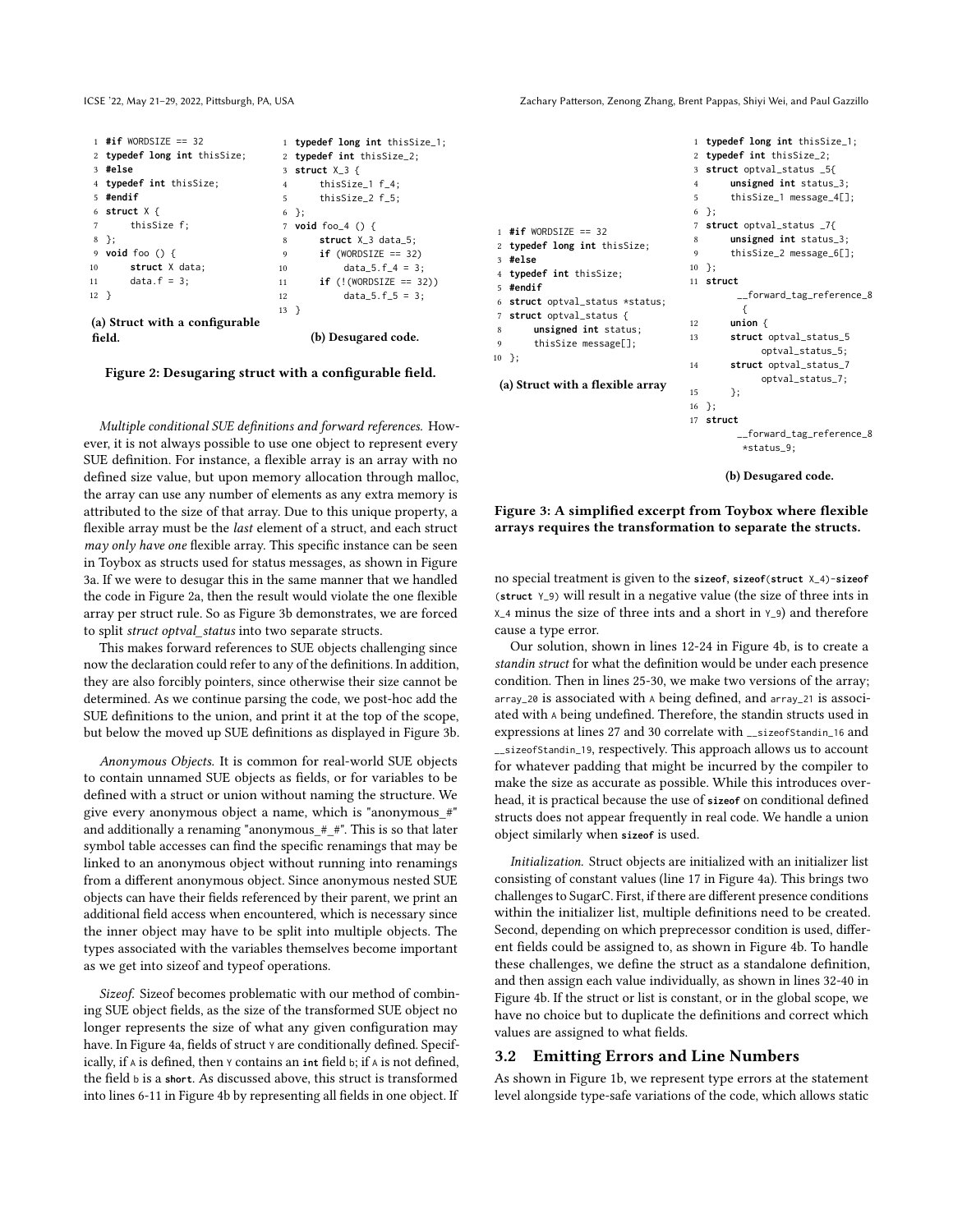<span id="page-6-0"></span>

|                |                               | 1              | struct $X_4$ {         |
|----------------|-------------------------------|----------------|------------------------|
|                |                               | 2              | int $a_1$ ;            |
|                |                               | 3              | $int b_2;$             |
|                |                               | $\overline{4}$ | $int c_3;$             |
|                |                               | 5              | };                     |
|                |                               | 6              | struct $Y_9$ {         |
|                |                               | $\overline{7}$ | int $a_5$ ;            |
|                |                               | 8              | $int b_6;$             |
|                |                               | 9              | int $a_7$ ;            |
|                |                               | 10             | short $b_8$ ;          |
|                |                               | 11             | };                     |
|                |                               | 12             | struct $\{$            |
|                |                               | 13             | typeof $(int)$ __tmp   |
|                |                               | 14             | typeof (int) __tmp     |
| $\mathbf{1}$   | struct $X \{$                 | 15             | typeof(int) __tmp_     |
| $\overline{c}$ | int a;                        | 16             | } __sizeofStandin_     |
| 3              | int b;                        | 17             | struct {               |
| $\overline{4}$ | int c                         | 18             | typeof (int) __tmp     |
| 5              | };                            | 19             | typeof (int) __tmp     |
| 6              | struct $Y \{$                 | 20             | } __sizeofStandin_     |
| $\overline{7}$ | #ifdef A                      | 21             | struct $\{$            |
| 8              | int a;                        | 22             | typeof $(int)$ __tmp   |
| 9              | int b;                        | 23             | typeof (short) $-t$    |
| 10             | #else                         | 24             | } __sizeofStandin_     |
| 11             | int a;                        | 25             | int array_20[          |
| 12             | short b:                      | 26             | sizeof(typeof(         |
| 13             | #endif                        |                | $_{-}$ sizeofS         |
| 14             | };                            |                | $)$ ) -                |
| 15             | int array[sizeof(struct X)-   | 27             | sizeof(typeof(         |
|                | $sizeof(struct Y)]$ ;         |                | $_{-}$ sizeofS         |
| 16             | void foo() $\{$               |                | $)$ )];                |
| 17             | struct $Y = \{4, 2\};$        | 28             | int array_21[          |
| 18             | €                             | 29             | sizeof(typeof(         |
|                |                               |                | __sizeofS <sup>-</sup> |
|                | (a) Example of initialization |                | $)$ ) -                |
|                | and size of usage on structs. | 30             | sizeof(typeof(         |
|                |                               |                | $_{-}$ sizeofS         |
|                |                               |                | $\mathcal{L}$          |

```
10:\_11;
                    12;
16 } __sizeofStandin_13;
                    -14;15:16;
                    -17;mp_18;24 } __sizeofStandin_19;
                    tandin 13
                    tandin 16
                    tandin_13
                   tandin_19
           ))];
31 void foo_23() {
32 struct Y_9 y_22;
33 if (A)
y_22.a_5 = 435 if (!A) {
36 y_2 22.a 7 = 4;
37 if (A)
38 y_2 22.b 6 = 2;
39 if (!A)
40 y_22.5_8 = 2;
41 }
     (b) Desugared code.
```
#### Figure 4: Desugaring sizeof when used on structs, and initializing struct variables.

analyses to identify and terminate these control flows. If one or more of the expressions in a statement contain type errors, then the error is lifted to the statement level for representation as an error function call; the entire configuration is invalidated by a type error, which would halt compilation if selected as a single variation of the unpreprocessed C. Since our desugarer performs type-checking during transformation, we can express type error handling in our translation rules. SugarC represents presence conditions in the output by creating a variable for each Boolean predicate in the presence condition, declared as **const** bool. It records presence conditions as

```
1 IP_UDP_DHCP_SIZE = sizeof(struct ip_udp_dhcp_packet) -
        CONFIG_UDHCPC_SLACK_FOR_BUGGY_SERVERS,
2 char c[IP_UDP_DHCP_SIZE == 576 ? 1 : -1];
```
#### Figure 5: Excerpt from BusyBox for illustrating SugarC's expression evaluation limitation.

symbolic formulas, using z3 [\[10\]](#page-10-5) and BDDs [\[45\]](#page-11-21). When emitting any presence condition, we replace the Boolean predicate with its corresponding variable name.

Syntactic errors in a configuration, however, represent violations of the grammar on which we specify our translation rules. Since there is no way to identify what illegal syntax was supposed to mean, and branches may fork across different scopes, there is no consistent way to correctly display the error alongside valid code; instead we collect the presence conditions of all branches with syntactic errors into a single unioned presence condition. We then emit the union as a run-time conditional check that results in a runtime error if triggered. By guaranteeing this check is performed at runtime, the remainder of the desugared output can elide run-time checks for configurations that have syntactic errors. This significantly reduces the number of static conditionals that need to be emitted during desugaring; we have observed desugared outputs reduced to less than 10% of their previous sizes without this optimization in syntactic error handling due to the reduction in the size of output presence conditions.

In addition, the underlying parser generation was modified to emit line numbers in the output that correspond to the unpreprocessed source line numbers. This enables us to automatically map the desugared output back to the unpreprocessed input, which we use to automatically map alarms in desugared output to their unpreprocessed counterparts.

#### <span id="page-6-2"></span>3.3 Limitations

There are several limitations in the current implementation of SugarC. First, because SugarC does not take any system configuration as input, it cannot properly evaluate the value of the size of types. This results in improper sizes or unexpected calculations in some configurations. In Figure [5,](#page-6-1) for SugarC to determine if IP\_UDP\_DHCP\_SIZE == 576 requires evaluating the size of each field of the struct ip\_udp\_dhcp\_packet. This means that SugarC needs to make judgments about the size of types such as int or long, which it cannot do without using additional system configuration as inputs. Similarly, SugarC cannot validate the names of registers for assembly statements. In terms of nonequivalent output, there may be different values associated with enum values than expected. Since each subsequent value increases, combining the lists of enums together could make expressions evaluate differently.

Second, variadic arguments are only partially supported in SugarC. While ellipsis can be parsed, and is supported when used in functions and type checking, usage of va\_args is not identified as a type and therefore will result parsing errors as attempting to parse as a new identifier.

Third, our handling of **sizeof** in structs may cause memory issues when executing the desugared code. This could happen when **sizeof**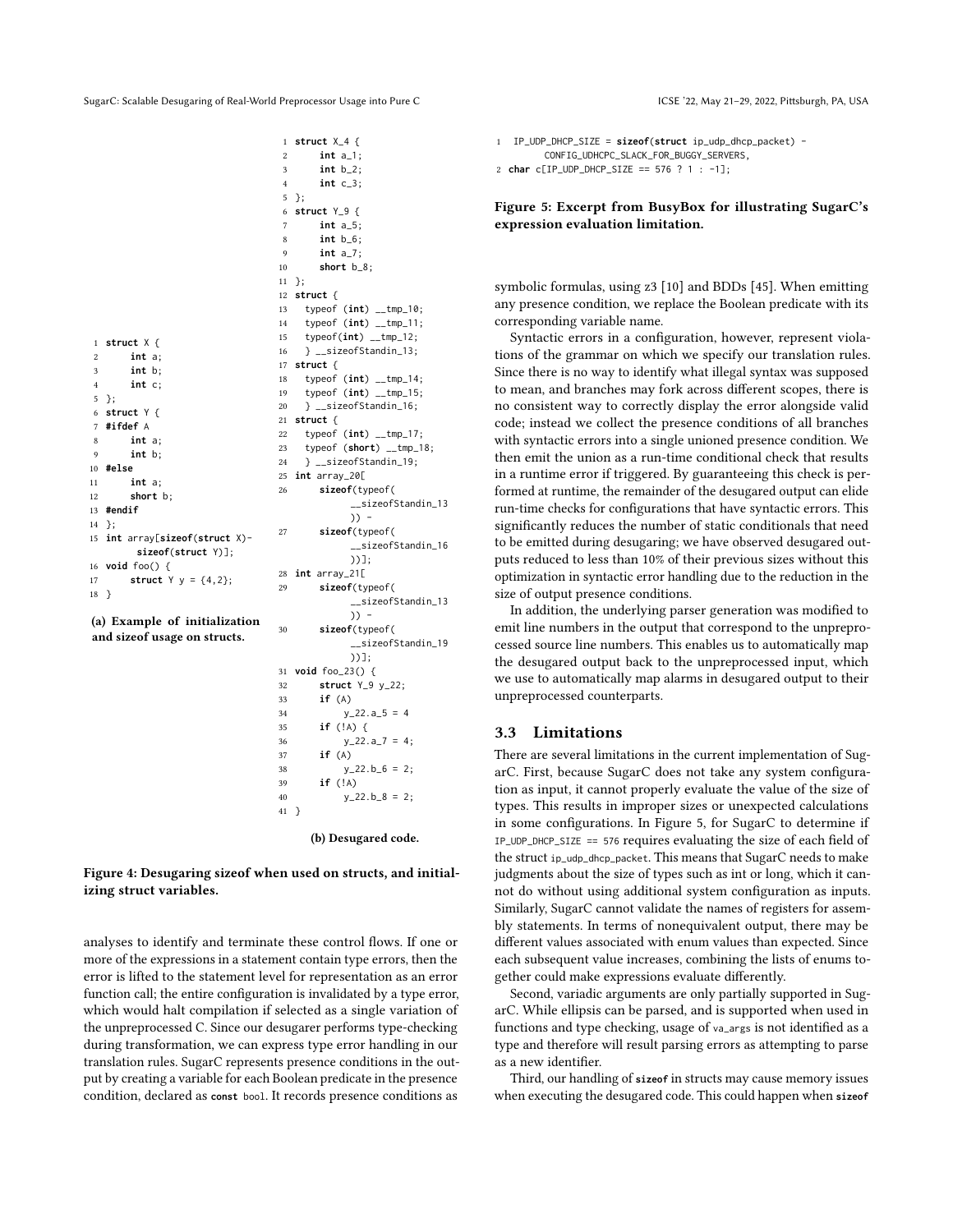<span id="page-7-2"></span>

#### Table 1: DesugarBench.

| Category                                   | Abbr.          | # of Programs |
|--------------------------------------------|----------------|---------------|
| (Declarations) basic                       | <b>BASIC</b>   | 18            |
| (Declarations) struct, union and enum      | <b>SUE</b>     | 16            |
| (Declarations) typedef                     | <b>TYPEDEF</b> | 5             |
| (Declarations) external                    | <b>EXTERN</b>  |               |
| (Function definitions) ANSI                | <b>ANSI</b>    | 7             |
| (Function definitions) K&R                 | K&R            | 6             |
| (Function definitions) variadic            | VARG           |               |
| (Expressions) function call and identifier | FCI            | 10            |
| (Expressions) unary, binary and ternay     | <b>UBT</b>     |               |
| (Statements) control-flow                  | CTRL           | 6             |
| Semantic error                             | <b>SEM</b>     | 21            |
| Syntactic error                            | <b>SYN</b>     |               |

is used in the context of malloc, which requires the actual size of a desugared struct.

Lastly, the implementation of the language is not complete. Features introduced in later versions of C, such as declarations leading switch cases, are not supported by our parser. Extensions provided by compilers may also not be supported such as \_builtin\_offset\_. There are also a few obsolete representations, such as K&R style function definitions, that we do not support.

## <span id="page-7-0"></span>4 DESUGARBENCH

We present DesugarBench, a benchmark that allows for comparisons between desugaring tools in terms of their support for C features. DesugarBench consists of 108 configurable C files under 12 categories to represent language features that are important for desugaring tools to handle. Table [1](#page-7-2) shows the categories, abbreviations and number of programs of DesugarBench. We will refer to the categories by their abbreviations in the rest of the paper.

We define the following principles for generating DesugarBench programs. First, the benchmark programs should cover many C language and program features. We first inspect the grammar discussed in Section [2,](#page-1-0) and identify four high-level constructs: declarations, expressions, function definitions, and statements. These constructs are further divided into the first 10 categories in Table [1](#page-7-2) that cover different language features. For example, standard C compilers still support the original K&R C functions declaration as well as the now-common ANSI C functions, which have very different syntax [\[22\]](#page-11-15). We therefore include K&R and ANSI as two categories of function definitions. As discussed above, syntactic and/or semantic errors may exist in some configurations in real programs. Thus, we include cases of these in two categories, SEM and SYN of DesugarBench. Each benchmark program is manually created and is meant to test a specific feature. Some programs are created to test common features. For example, the program function\_pointer in the ANSI category is designed to test if a function pointer defined in a static branch can be correctly transformed. Others simulate corner cases. For example, function\_no\_param\_dec in the K&R category describes an unusual situation where a function can be legally declared without parameters and defined with parameters in ANSI style, as the declaration can be interpreted as K&R style.

Second, the benchmark programs are created with small sizes and not biased toward certain features. The small sizes make it easier to

ICSE '22, May 21–29, 2022, Pittsburgh, PA, USA Zachary Patterson, Zenong Zhang, Brent Pappas, Shiyi Wei, and Paul Gazzillo

reason about the expected results of the desugaring tools (i.e., the program semantics should be preserved), since we manually check for semantic equivalence. The sizes of programs in DesugarBench range from 3 to 37 lines of code. In addition, we make sure that there are not redundant benchmark programs for the same feature by checking the syntax. Category BASIC, SUE and SEM cover more C syntax than other categories. Thus, they contain more programs, as shown in Table [1.](#page-7-2)

Third, each benchmark program should include at least one static conditional. This ensures that each program is the appropriate target of the desugaring tools, which transform the unpreprocessed C program into an equivalent program represented in C. In DesugarBench, all programs in the declarations, expressions, function definitions, and statements categories do not contain errors in any static branch, while each program in the semantic and parsing error categories contains an error in one of its static branches.

#### <span id="page-7-1"></span>5 EVALUATION

We conducted experiments to answer two research questions on SugarC's practicality of desugaring real-world preprocessor usage.

- RQ1: Does SugarC support more language features than existing desugarers?
- RQ2: Can SugarC desugar real-world C programs?

To answer RQ1, we compare SugarC with C RECONFIGURATOR and Hercules on DesugarBench. We check if these tools can transform the benchmark programs into semantically equivalent programs. Using this result, we discuss how well the features in each benchmark category are supported by each tool. We also compare the execution results of the original files and the SugarC-desugared files under same static conditionals to check implementation correctness. To answer RQ2, we run SugarC to desugar three realworld programs, and report its performance. In addition, we compile and apply an off-the-shelf static analysis tool on the transformed programs.

## 5.1 Experimental Setup

5.1.1 Running desugaring tools on DesugarBench. We implemented a script to run SugarC, C RECONFIGURATOR, and Hercules on all DesugarBench programs and semi-automatically diagnose the outputs by compiling each desugared file using GCC to check if the tools produce valid C programs. If a tool fails to generate a desug-ared file (e.g., tool crashes)<sup>[1](#page-7-3)</sup> or if the desugared file does not compile with GCC, we report that the tool fails on this benchmark program. Otherwise, one author performed manual review to decide if each desugared file is semantically equivalent to its original program.

To check if SugarC-desugared files can produce equivalent results as the original files under the same configuration, we update each benchmark program in all categories except SEM and SYN to return different values from the main function under different static conditionals. We then use a file with external declarations of the static conditionals in each original file as Booleans. These Booleans are evaluated to true or false to execute the desugared

<span id="page-7-3"></span> $^1\!$  Recall that Hercules relies on TypeChef to catch type errors and does not transform any programs with such errors. C RECONFIGURATOR uses a similar strategy for syntactic errors. For the SEM and SYN categories in DesugarBench, we treat C RECONFIGURATOR and Hercules as passing these programs if the correct errors are caught.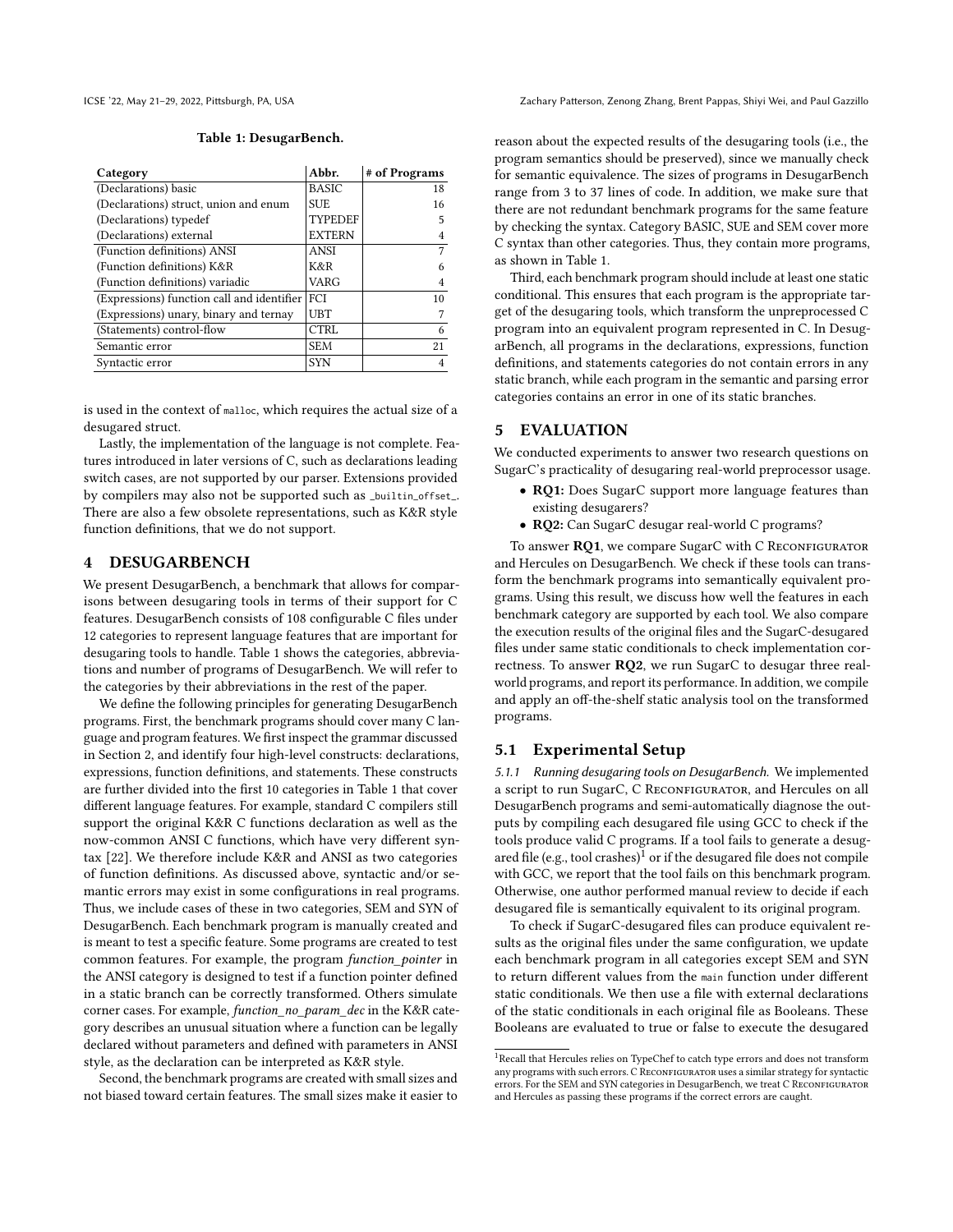<span id="page-8-0"></span>

| <b>Tool</b>      | Declarations             |                       |                       | <b>Function Defintions Expressions Statements</b> |                   |                |                     |                      |            | <b>SEM</b>  | <b>SYN</b>            | <b>Total</b>   |         |
|------------------|--------------------------|-----------------------|-----------------------|---------------------------------------------------|-------------------|----------------|---------------------|----------------------|------------|-------------|-----------------------|----------------|---------|
|                  | <b>BASIC</b>             | <b>SUE</b>            | <b>TYPEDEF EXTERN</b> |                                                   | ANSI <sup>1</sup> | K&R            | VARG                | FCI                  | <b>UBT</b> | <b>CTRL</b> |                       |                |         |
| SugarC           | 18 0                     | 16 0                  | 5 0                   | 4 0                                               | $\mathbf{0}$      | 0 <br>  6      |                     |                      | 7 0        | 6 0         | 20                    | 4 0            | 97 11   |
| C RECONFIGURATOR | 5 13                     | 5 11                  | 3 2                   | 3 1                                               | 4                 | 0 <br>$\sigma$ |                     | $\overline{9}$       | 5 2        | 3 3         | 21<br>$\vert 0 \vert$ |                | 32 76   |
| Hercules         | 12 <sup>1</sup><br>l 6 l | 12<br>$\vert 4 \vert$ | 4 1                   | 2 2                                               | $\mathbf{0}$      |                | 0 <sup>1</sup><br>4 | 6<br>$\vert 4 \vert$ | 6 1        | 5 1         |                       | $\overline{4}$ | 73   35 |

Table 2: SugarC, C RECONFIGURATOR, and Hercules results on DesugarBench.

file. This allow us to compare the results obtained from executing the desugared files with the results obtained from executing the original files under the same configurations.

In our experiments, we used the latest versions of Hercules [\[19\]](#page-11-22) and C RECONFIGURATOR [\[28\]](#page-11-23) as of August 2021. We observed outof-memory when running C RECONFIGURATOR (implemented in Java) with its default configuration. Therefore, we assigned JVM options -Xms64g -Xmx64g to allocate enough memory. Default configurations of SugarC and Hercules were used. We also had to make all macro names in the benchmark to start with ENABLED\_ for C RECONFIGURATOR to work properly. All three tools took less than 5 minutes to run on all DesugarBench programs.

5.1.2 Running SugarC on real-world programs. We evaluated SugarC on three real-world programs, axTLS 2.1.4 [\[4\]](#page-10-6), Toybox 0.7.5 [\[39\]](#page-11-24), and BusyBox 1.28.0 [\[6\]](#page-10-7). We chose these programs because they are common targets in the past evaluations of variability-aware analyses [\[1,](#page-10-0) [21,](#page-11-10) [26,](#page-11-7) [33,](#page-11-3) [35,](#page-11-25) [37\]](#page-11-26), and contain large numbers of configuration options (94, 316, and 998 in axTLS, Toybox, and BusyBox, respectively). We ran SugarC on all the .c files in each program. Any header inclusions, included directories, or macro definitions given by the build system were automatically extracted from the output of running make. Since hand-verifying semantic equivalence for the entire programs was cost prohibitive, we say that the desugarer produced a compilable output if the output can be compiled by GCC without error. We also applied an off-the-shelf static analysis tool, Clang Static Analyzer, on all the compilable desugared outputs to further validate if this tool can produced bug reports using the desguared results as inputs.

Setting system macros. Most real-world C programs make use of Standard Library headers, which contain large number of system macros. These headers need to be desugared along with each .c file that includes them, but much of the code does not apply to our system. To address this, we identify a set of macros that models the behavior of our system, assuming only GCC 9.4.0 [\[18\]](#page-11-27) and Ubuntu 16.04 [\[40\]](#page-11-28) (the environment in which we ran SugarC). This set of macros has all the default macros of GCC 9.4.0 turned on, and all macros that are associated with other system environments turned off, which were identified over six weeks by 4 computer science student workers with C development experience. This resulted in 129 macros either being defined or undefined. When desugaring a .c file, we run SugarC with the -nostdinc option to prevent desugaring any files outside our set. Additionally, we replace GCC-specific code with an equivalent macro. For example, builtin\_offset() function is replaced by the macro definition **#define** \_\_builtin\_offsetof(st,m)(( size\_t)&(((st \*)0)->m)).

Setting guard macros. We also predefine the marcros that are not intended for use as configuration macros and instead are undefined by default; we call those guard macros. Such macros are commonly used as header inclusion guards to prevent files from being included multiple times and to mark typedefs as being defined to avoid redefinition. In total, there were 257 guard macros in the standard libraries, 1 in axTLS, 1 in BusyBox, and 454 in Toybox as it has flags for each file to turn on cleanup statements.

Experimental environment. All experiments were conducted on a server with 192GB of RAM and 48 CPUs running Ubuntu 16.04. To measure SugarC performance, it was run three times on each file in the real-world programs, and we report the median. We set a 1-hour timeout for each file.

# <span id="page-8-1"></span>5.2 RQ1: Does SugarC support more language features than existing desugarers?

5.2.1 Semantic Equivalence. Table [2](#page-8-0) shows the results of SugarC, C RECONFIGURATOR, and Hercules, organized by the categories of DesugarBench. Each cell of the table reports the number of benchmark programs passed and failed, respectively, with green and red bars that represent the proportion of passed and failed benchmarks for each category and tool. We observe that SugarC supports many more features than C RECONFIGURATOR and Hercules. Specifically, SugarC passed all benchmark programs in 8 out of 12 categories, while C RECONFIGURATOR and Hercules only passed all programs in 0 and 1 categories, respectively.

For SugarC, all but one program in the K&R and VARG categories failed. As discussed in Section [3.3,](#page-6-2) SugarC currently does not support K&R style function definitions and va\_list used in variadic functions. The one program in the VARG category passed because this program only defines a variadic function using ellipsis, which SugarC supports, but does not use va\_list. SugarC failed on 1 out of 10 programs in the FCI category. The failing program involves the operator offset, a compiler extension provided by GCC. It is also a limitation of SugarC as discussed in Section [3.3.](#page-6-2) Finally, SugarC failed on one program in the SEM category. This program has a type error in one configuration by declaring an array with negative size. SugarC does not evaluate expressions and check array bounds, and so produces a program that retains the negative array size type error. For the 2 programs that SugarC failed on FCI and SEM category, C RECONFIGURATOR and Hercules also did not pass.

C RECONFIGURATOR and Hercules failed on 76 and 35 out of 108 benchmark programs, respectively. We observed several common reasons for these failures. First, C RECONFIGURATOR and Hercules failed on 12 and 5 programs, respectively, due to mistakes in renaming multiply-declared symbols. For example, in one program in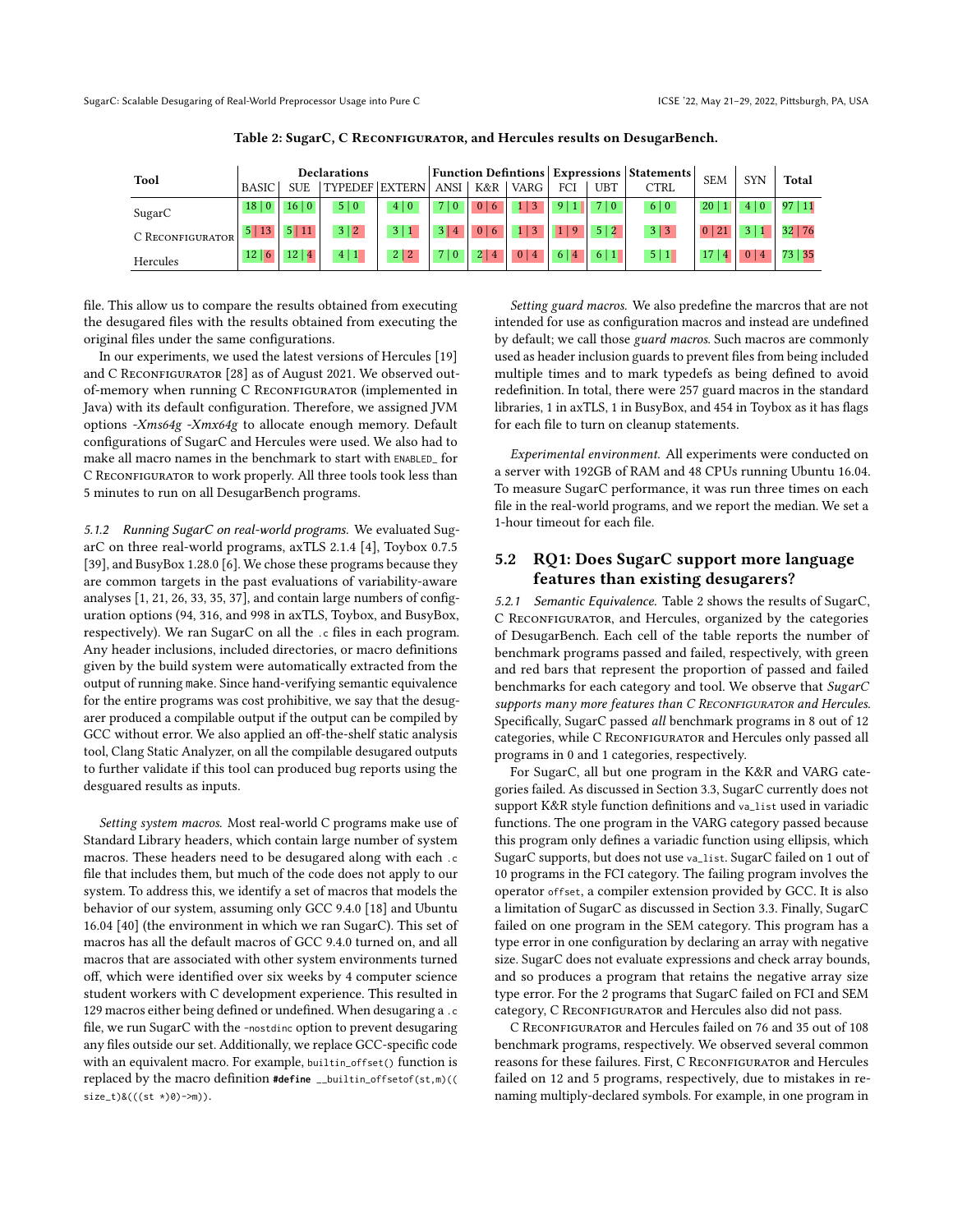ICSE '22, May 21–29, 2022, Pittsburgh, PA, USA Zachary Patterson, Zenong Zhang, Brent Pappas, Shiyi Wei, and Paul Gazzillo

<span id="page-9-0"></span>Table 3: SugarC results on axTLS, Toybox, and BusyBox.

|                                        |       |       | $axTLS$   Toybox   BusyBox |
|----------------------------------------|-------|-------|----------------------------|
| # of files "compilable   uncompilable" | 28 0  | 230 0 | 516 39                     |
| Median runtime (sec) and SIOR          | 77 31 | 47 14 |                            |

the BASIC category, Hercules renames the multiple declarations of variable x inside of preprocessor conditionals but does not rename a subsequent use of x, causing a type error in its desugared code. Second, Hercules failed on 5 programs due to incomplete desugaring, i.e., missing variations from the original program. C RECONFIGURAtor did not fail on any program for this reason. One program in the SYN category has two static branches, one with valid syntax (**int** \*x) and the other not (**int** \*). Hercules preserved the valid declaration but omitted the invalid one in its resulting transformation, representing an invalid configuration as valid. Third, the error handling mechanisms in both tools are incomplete. C RECONFIGURATOR in particular failed on all programs with type error (SEM), because it does not perform any type checking. While C RECONFIGURATOR reports some syntactic errors, it still missed one from the SYN category. Hercules, which relies on a separate tool—TypeChef—for type checking, failed to identify type errors in four programs in the SEM category. Hercules also missed all programs in the SYN category.

Other programs reveal additional reasons of failure. For C Reconfigurator, it incorrectly handles C's "most closely nested" scoping rule to transform a reference to a local variable into a reference to a global variable in two BASIC programs. Forward references, structs with a flexible array, **sizeof**, and struct initialization are not supported by C RECONFIGURATOR, since by design it supports a restricted subset of C. Additionally, the benchmark evaluation shows that it misses most function calls. Hercules had partial support for structs, unions, and enums, but it missed **sizeof** and struct initialization.

When executing SugarC-desugared files, we found that for all but 2 files, they produced the equivalent outputs as the original programs under the same configurations. One was the result of a bug in SugarC in handling a static conditional that exists between the function declaration and body, and another was due to mistyping of an enum initialized with a large value, making it **long long**.

In summary, SugarC's formal approach to specifying desugaring rules enables it to support a wide-range of real-world C features correctly, in contrast to the informal approaches of prior work.

#### 5.3 RQ2: Can SugarC Desugar Real Programs?

Table [3](#page-9-0) shows the results of running SugarC on axTLS, Toybox, and BusyBox. The first row shows the number of C files in each program that SugarC produced a compilable output and those that it did not. The second row is the median running time in seconds SugarC took to desugar the files with the semi-interquartile range (SIQR) in a smaller font. Overall, for 774 out of 813 files SugarC produced an output that when compiled by GCC had no errors, and for 95% of these files, SugarC took less than 2 minutes per file.

In Table [3,](#page-9-0) the median desugaring times across all three programs are between 47 and 77 seconds, showing that SugarC is efficient in desugaring many programs. The two files that took the longest time to complete were both from Toybox (posix/ps.c and pending/ traceroute.c), which took 586 and 614 seconds, respectively. The longest running times for a file on axTLS and BusyBox were 302 seconds and 484 seconds, respectively. After manual investigation, we conjecture that the overhead in ps.c was likely due to a constant array of structs defined in the global scope named typos, which is referenced frequently throughout the remainder of the code. The array uses va\_args, which causes a series of type errors that have a multitude of type errors in many variations. The overhead in traceroute.c was likely due to a 60 line switch statement where every case is a macro definition.

Among the 39 files that SugarC could not desugar or had errors in its output, SugarC did not produce desugared results in 20 files, and the desugared files could not be compiled by GCC in 19 Busy-Box files. For the 19 files not desugared in BusyBox, 15 files used statements unsupported by SugarC, while the remaining 4 either took longer than an hour to execute or ran out of memory. Manual investigation of the 4 files that ran into timeout or memory issues revealed two issues. Either the file had a large series of consecutive **#ifdef** statements which led to a large multitude of parser branches, or the file had a long list of conditional values inside of an enum or list, which caused exponential explosion.

For the 20 desugared files that could not be compiled, the recurring errors were (1) an inability to evaluate expressions, which led to negative-sized arrays, and (2) assembly statements looking for registers that did not exist; both issues were discussed in Section [3.3.](#page-6-2) The other encountered issues are: (1) the inability to differentiate between constant variables and constant numbers when getting addresses; (2) external declarations showing up later as static declarations; (3) an unidentified instance where field names in a struct initialization were not renamed; (4) incomplete struct types not being marked as errors. Future updates to our data structures for representing types would allow us to correct the first issues, and further work is needed to reconcile the cause of the third issue with the implementation.

The median size of the original files was 3KB, while the median size of the desugared files was 1.2MB. However, the sizes between the original file and the desugared file do not have a linear relationship. When fitting the linear regression with original file size as the independent variable and the desugared file size as the dependent variable, the  $R^2$  value was 0.155. On the other hand, the  $R^2$ of the number of static conditionals (as independent variable) to the desugared file size (as dependent variable) was 0.511. We also find the largest desugared files were not the files with the most conditions, but files which featured a complex struct or global list with multiple static conditionals inside.

We ran Clang Static Analyzer on the 774 desugared files across three programs. Clang Static Analyzer reported 336, 1122, and 3255 alarms running on the desugared code of axTLS, Toybox, and Busy-Box, respectively. When performing its static analysis, Clang Static Analyzer checks for certain function names (e.g., malloc) to find all errors besides those of the type Dead store and Logic error. Since SugarC renames all functions and variables during the desugaring process, Clang Static Analyzer was only able to produce bug reports of these two types in the desugared code. Nonetheless, this provides further evidence that SugarC produced meaningful translations.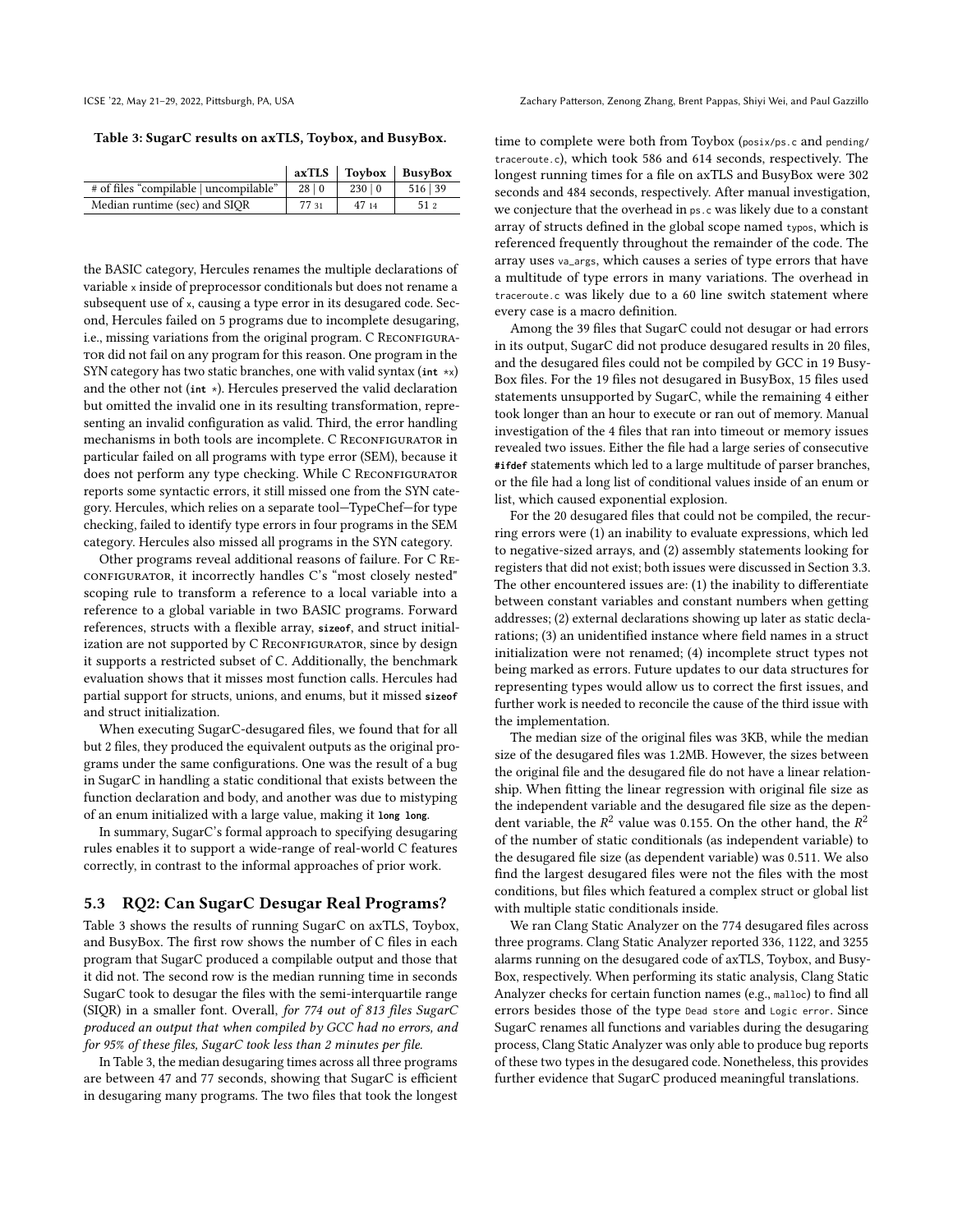#### 6 THREATS TO VALIDITY

There are two potential threats to the validity of our evaluation. First, DesugarBench may not represent all language features and could introduce bias toward SugarC. To mitigate this, we constructed the benchmark programs to cover the grammar, including cases currently not supported by SugarC (e.g., K&R). In addition, the author who constructed DesugarBench did not have knowledge of SugarC's implementation. Second, the three real-world programs used in the evaluation may not represent all C features and preprocessor usage. Indeed, we improved the SugarC implementation while desugaring these programs; we expect that other programs also have features SugarC currently does not support. Still, these programs are common targets of variability analysis [\[1,](#page-10-0) [21,](#page-11-10) [26,](#page-11-7) [33,](#page-11-3) [35,](#page-11-25) [37\]](#page-11-26), suitable for evaluating SugarC's scalability.

#### 7 RELATED WORK

Hercules and C RECONFIGURATOR. C RECONFIGURATOR [\[21\]](#page-11-10) uses SuperC [\[16\]](#page-11-5) to parse the code, and then uses Xtend [\[46\]](#page-11-29) to perform the transformation. The transformation rules of C RECONFIGURAtor were only specified and proven on the idealized imperative language IMP. The prototype implementation was evaluated on simplified excerpts from BusyBox and the Linux kernel, as well as Libssh files [\[29\]](#page-11-30). As shown in Section [5.2,](#page-8-1) C RECONFIGURATOR has limited supported for many C features. SugarC, in constrast, specifies its transformation rules on a formal C grammar, and implements optimizations to support real-world C usage.

Hercules [\[12,](#page-11-11) [41,](#page-11-12) [43\]](#page-11-13) presents a tree transformation on Type-Chef's variational AST [\[26\]](#page-11-7). Hercules also relies on TypeChef's type checker to find type errors, which halts if it finds a type error in any configurations, preventing Hercules from being able to transform such cases. Hercules transformed SQLite and BusyBox, albeit when provided with a feature model for the software. Unlike SugarC, Hercules' transformation only has an informal description, and thus only partial support for many C language features as shown in Section [5.2.](#page-8-1) Moreover, SugarC's simultaneous type checking and desugaring approach allows for transforming programs that are not type-safe in all configurations while preserving the compile-time errors as run-time errors.

Variability-aware analysis and parsing. Different variability-aware static analyses have been developed in the past [\[3,](#page-10-8) [5,](#page-10-9) [8,](#page-10-10) [23,](#page-11-31) [27,](#page-11-32) [30,](#page-11-33) [32,](#page-11-34) [38,](#page-11-35) [42\]](#page-11-8). These approaches often perform special-purpose analyses on variational data structures that represent both the preprocessor and C. For example, Rhein et al. [\[42\]](#page-11-8) built data- and control-flow analyses on top of the variational ASTs and control flow graphs to detect bugs. SugarC takes a direction complementary to these variability-aware analyses, desugaring preprocessor usage into C to allow the desugared results to be used as a common intermediate language for variability-oblivious and variability-aware analyses. It is significant that our evaluation demonstrates that the desugaring approach is scalable because this may significantly reduce the engineering efforts to develop new variability-aware analyses.

SugarC, as a syntax-directed translation, is closely related to past works on variability-aware parsing. TypeChef [\[25\]](#page-11-14) performs both variability-aware parsing and type checking on a specified configuration space for a given file. The tool creates an AST that holds variability-aware information inside of it, which has been

used as the basis for several variability-aware works, including variability-aware static analysis [\[37\]](#page-11-26) and refactoring [\[31\]](#page-11-36). SuperC [\[16\]](#page-11-5), which SugarC uses as the underlying parser, takes a different approach to also create a variational AST which uses several optimizations to improve the process.

# 8 CONCLUSIONS

This paper presented SugarC, a novel desugaring tool that uses a syntax-directed translation to transform preprocessor usage into pure C. SugarC performs type checking and desugaring simultaneously to allow programs with syntactic and type errors in some configurations to be desugared, and these compile-time errors to be preserved as run-time errors. SugarC specifies its translation rules on real C grammar and includes novel optimizations to handle the challenging, real-world user-defined types. We create Desugar-Bench to compare existing desugaring tools, Hercules and C Reconfigurator, with SugarC. The results show that SugarC supports many more C language features than past tools. Our evaluation also shows that SugarC is scalable to desugar three real-world programs and demonstrates the applicability of these results as inputs to the Clang Static Analyzer.

In the future, we plan to build an analysis framework that uses SugarC-desugared results as the intermediate language and develop new variability-aware analyses for bug detection. We will continue improving and maintaining SugarC to efficiently desguar many more real-world code and support complete language features.

## ACKNOWLEDGMENTS

This work is supported by NSF grants CCF-1840934 and CCF-1816951.

#### REFERENCES

- <span id="page-10-0"></span>[1] Iago Abal, Jean Melo, Ştefan Stănciulescu, Claus Brabrand, Márcio Ribeiro, and Andrzej Wąsowski. 2018. Variability Bugs in Highly Configurable Systems: A Qualitative Analysis. ACM Trans. Softw. Eng. Methodol. 26, 3, Article 10 (Jan. 2018), 34 pages.<https://doi.org/10.1145/3149119>
- <span id="page-10-3"></span>[2] A.V. Aho, A.V. Aho, R. Sethi, J.D. Ullman, and J.D. Ullman. 1986. Compilers, Principles, Techniques, and Tools. Addison-Wesley Publishing Company.
- <span id="page-10-8"></span>[3] Sven Apel, Christian Kästner, Armin Größlinger, and Christian Lengauer. 2010. Type safety for feature-oriented product lines. Automated Software Engineering 17, 3 (2010), 251–300.
- <span id="page-10-6"></span>axTLS. 2016. $\emph{axTLS}$  Embedded SSL.<http://axtls.sourceforge.net>
- <span id="page-10-9"></span>Eric Bodden, Társis Tolêdo, Márcio Ribeiro, Claus Brabrand, Paulo Borba, and Mira Mezini. 2013. SPLLIFT: Statically Analyzing Software Product Lines in Minutes Instead of Years (PLDI '13). Association for Computing Machinery, New York, NY, USA, 355–364.<https://doi.org/10.1145/2491956.2491976>
- <span id="page-10-7"></span>Busybox. 2021. BUSYBOX.<https://busybox.net>
- <span id="page-10-2"></span>CBMC. 2021. C Bounded Model Checker.<https://github.com/diffblue/cbmc>
- <span id="page-10-10"></span>[8] Andreas Classen, Patrick Heymans, Pierre-Yves Schobbens, Axel Legay, and Jean-François Raskin. 2010. Model checking lots of systems: efficient verification of temporal properties in software product lines. In Proceedings of the 32nd ACM/IEEE International Conference on Software Engineering-Volume 1. ACM, 335– 344.
- <span id="page-10-1"></span>[9] Myra B. Cohen, Peter B. Gibbons, Warwick B. Mugridge, and Charles J. Colbourn. 2003. Constructing test suites for interaction testing. In Proceedings of the 25th International Conference on Software Engineering (Portland, Oregon) (ICSE '03). IEEE Computer Society, Washington, DC, USA, 38–48. [http://dl.acm.org/citation.](http://dl.acm.org/citation.cfm?id=776816.776822) [cfm?id=776816.776822](http://dl.acm.org/citation.cfm?id=776816.776822)
- <span id="page-10-5"></span>[10] Leonardo De Moura and Nikolaj Bjørner. 2008. Z3: An Efficient SMT Solver. In Proceedings of the Theory and Practice of Software, 14th International Conference on Tools and Algorithms for the Construction and Analysis of Systems (Budapest, Hungary) (TACAS'08/ETAPS'08). Springer-Verlag, Berlin, Heidelberg, 337–340.
- <span id="page-10-4"></span>[11] Martin Erwig and Eric Walkingshaw. 2011. The Choice Calculus: A Representation for Software Variation. ACM Trans. Softw. Eng. Methodol. 21, 1, Article 6 (Dec. 2011), 27 pages.<https://doi.org/10.1145/2063239.2063245>